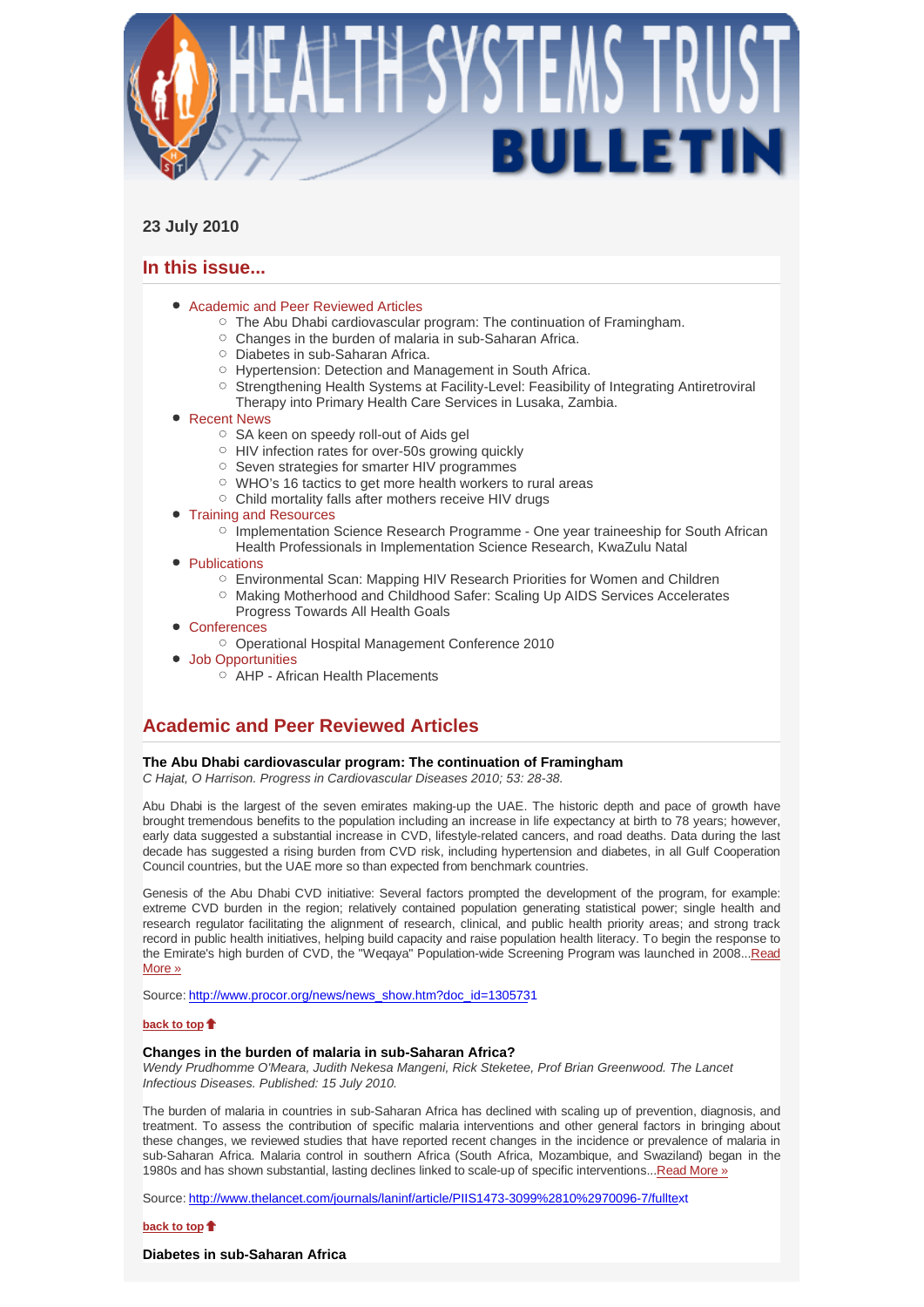*Jean Claude N Mbanya, Prof Ayesha A Motala, Eugene Sobngwi, Felix K Assah, Sostanie T Enoru. The Lancet. Volume 375, Issue 9733, Pages 2254 - 2266. Published:26 June 2010.* 

In Sub-Saharan Africa, prevalence and burden of type 2 diabetes are rising quickly. Rapid uncontrolled urbanisation and major changes in lifestyle could be driving this epidemic. The increase presents a substantial public health and socioeconomic burden in the face of scarce resources. Some types of diabetes arise at younger ages in African than in European populations. Ketosis-prone atypical diabetes is mostly recorded in people of African origin, but its epidemiology is not understood fully because data for pathogenesis and subtypes of diabetes in sub-Saharan African communities are scarce...Read More »

Source: http://www.thelancet.com/journals/lancet/article/PIIS0140-6736%2810%2960550-8/fulltext

#### **back to top**

### **Hypertension: Detection and Management in South Africa**

*Brian Rayner.Nephron Clin Pract 2010;116:c269–c273. Published: 16 July 2010.*

High blood pressure in South Africa is estimated to have caused 46,888 deaths and 390,860 disability-adjusted life years in 2000. Detection and management of hypertension remains suboptimal due to inadequate public health care facilities. Mass migration of rural blacks to urban areas and rapid changes in lifestyle and risk factors account for the rising prevalence of hypertension, but genetic factors may also play an important contributory role...Read More »

Source: http://content.karger.com/produktedb/produkte.asp?typ=pdf&file=00031878NB. Direct PDF download approx. 128kb

#### **back to top**

### **Strengthening Health Systems at Facility-Level: Feasibility of Integrating Antiretroviral Therapy into Primary Health Care Services in Lusaka, Zambia**

*Topp SM, Chipukuma JM, Giganti M, Mwango LK, Chiko LM, et al. PLoS ONE 5(7): e11522. Published: 2010.* 

HIV care and treatment services are primarily delivered in vertical antiretroviral (ART) clinics in sub-Saharan Africa but there have been concerns over the impact on existing primary health care services. This paper presents results from a feasibility study of a fully integrated model of HIV and non-HIV outpatient services in two urban Lusaka clinics...Read More »

Source: http://www.plosone.org/article/info%3Adoi%2F10.1371%2Fjournal.pone.0011522

**back to top**

# **Recent News**

#### **SA keen on speedy roll-out of Aids gel**

*Mail&Guardian. Published: 21 July 2010.*

South Africa is considering rolling out use of a vaginal gel which can protect women against HIV during sex before it is officially licensed by drug regulators, Health Minister Aaron Motsoaledi said on Tuesday... Read More »

Source: http://www.mg.co.za/article/2010-07-21-sa-keen-on-speedy-rollout-of-aids-gel

#### **back to top**

#### **HIV infection rates for over-50s growing quickly**

*Sarah Boseley. The Guardian. Published: 21 July 2010.*

People over 50 are as much at risk from unsafe sex as the young, the Health Protection Agency warns today, as it reveals evidence that the numbers becoming infected with HIV in that age group have more than doubled in seven years... Read More »

Source: http://www.guardian.co.uk/world/2010/jul/21/hiv-infection-rates-over-50s-growing-quickly

#### **back to top**

#### **Seven strategies for smarter HIV programmes**

*PlusNews. Published: 22 July 2010*

Speaking at the International AIDS Conference earlier this week, former US President Bill Clinton told delegates that the credit crunch meant HIV programmes would need to work "faster, better and cheaper".

IRIN/PlusNews has put together a list of ways HIV service providers could cut costs and improve their efficiency.... Read More »

Source: http://www.plusnews.org/report.aspx?ReportID=89923

#### **back to top**

# **WHO's 16 tactics to get more health workers to rural areas**

*Mark Mascolini. International AIDS Society Published: 19 July 2010*

Attracting health workers to rural areas and retaining them in non urban sites are the goals of a 16-point program proposed by the World Health Organization (WHO). As the XVIII International AIDS Conference gets under way, the recommendations are particularly timely because high proportions of HIV-infected people in countries most affected by the epidemic live in rural areas. AIDS policy planners point to health worker shortages as a key obstacle to better HIV diagnosis and care in most hard-hit countries...Read More »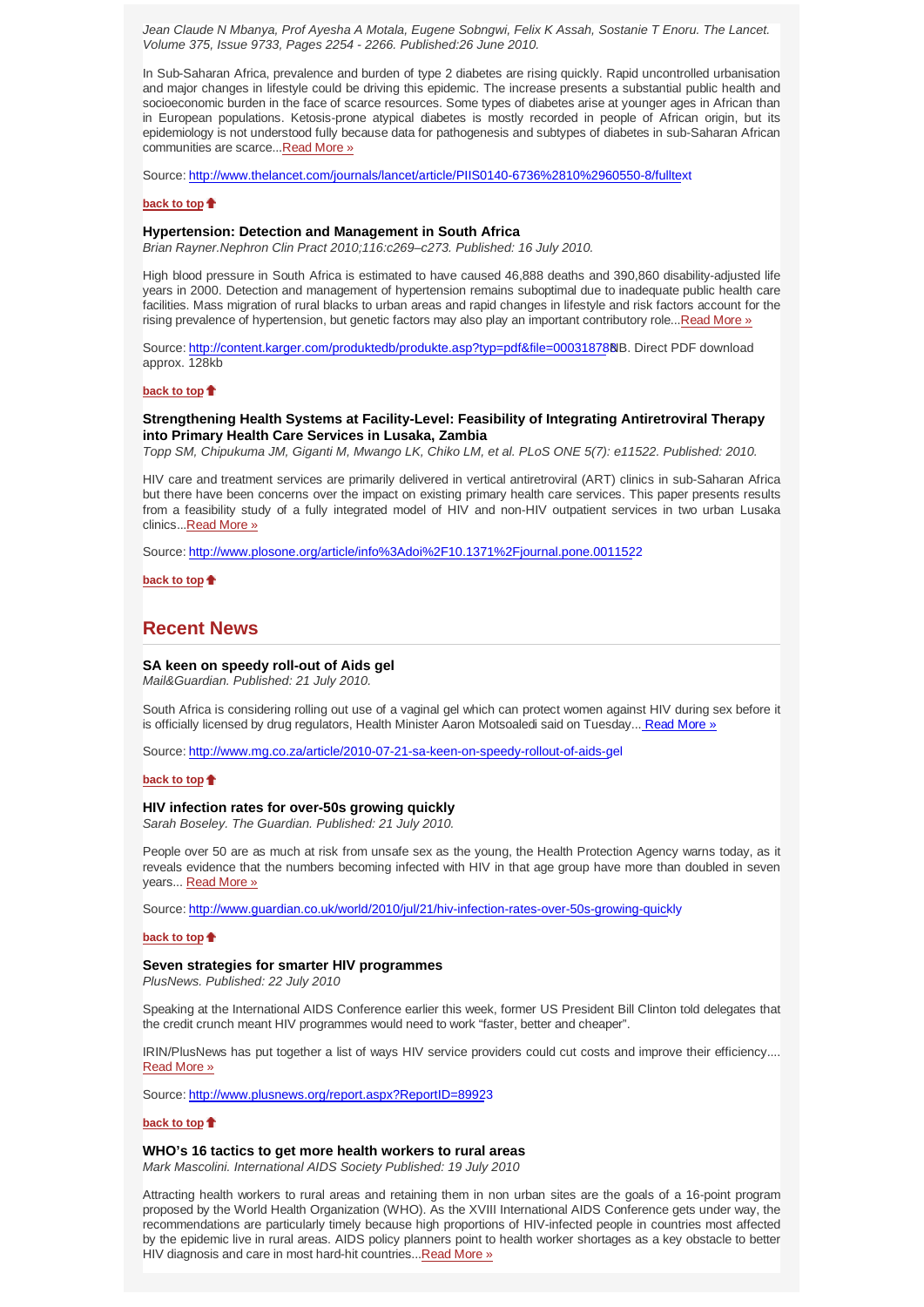## **back to top**

#### **Child mortality falls after mothers receive HIV drugs**

*Keith Alcom. Aidsmap. Published: 20 July 2010*

Children born to mothers with HIV in a rural district of KwaZulu Natal were 75% less likely to die before the age of five if their mothers received antiretroviral therapy, researchers from the Africa Centre reported on Monday July 20th at the Eighteenth International AIDS Conference in Vienna.

The impact of HIV spending on other major health problems, particularly the Millennium Development Goals on child (MDG 4) and maternal mortality (MDG 5), has been limited to date, despite the compelling evidence of the impact of HIV on child and maternal mortality, particularly in southern Africa (see International AIDS Society position paper, Making Motherhood and Childhood Safer).... Read More »

Source: http://aidsmap.com/page/1492855/

#### **back to top**

# **Training and Resources**

# **Implementation Science Research Programme - One year traineeship for South African Health Professionals in Implementation Science Research, KwaZulu Natal**

*Caprisa.*

*Closing date: 6 August, 2010.*

This training programme is funded by the United States President's Emergency Plan for AIDS Relief which has moved away from an emergency response approach to promoting sustainable country programs. The one year traineeship offers unique, prestigious and challenging training opportunities to promising researchers and health professionals in the field of implementation science.

For more information:http://www.hst.org.za/news/20041997

**back to top**

# **Publications**

# **Environmental Scan: Mapping HIV Research Priorities for Women and Children**

*International AIDS Society, Switzerland*

This environmental scan covers three broad research areas: Clinical Research – Prevention of Mother to Child Transmission (PMTCT) and Paediatric Treatment ; Clinical Research – Women and Antiretroviral Therapy; and Operations Research - Delivering Treatment to Women. Click Here for Full Report »

Source: http://www.iasociety.org/Web/WebContent/File/ILF\_Environmental\_Scan\_July2010.pdNB. Direct link to PDF approx. 2.5mb)

#### **back to top**

## **Making Motherhood and Childhood Safer: Scaling Up AIDS Services Accelerates Progress Towards All Health Goals**

*International AIDS Society, Switzerland*

TThis study presented at AIDS 2010, carried out by the Africa Centre in KwaZulu Natal, extends research presented last year at the Fifth International AIDS Society conference in Cape Town and conducted by the same research group in the same district, which showed that antiretroviral therapy for mothers reduced mortality in children under two years of age... Click Here for Full Report »

Source: http://www.iasociety.org/Web/WebContent/File/MCH\_paper\_June\_2010.pdfNB. Direct link to PDF approx.2.6mb)

**back to top**

# **Conferences**

### **Operational Hospital Management Conference 2010**

*4-6 August 2010. The Indaba Hotel, Fourways, Johannesburg URL: http://www.ohmc.co.za*

The Operational Hospital Management Conference is the leading conference in South Africa aimed at improving performance and the quality of services at public hospitals. The conference offers a tangible learning and sharing opportunity for all management levels within our public hospitals and health care sector and has effectively achieved this for the past six years through identifying real challenges and problems that are faced by management in the public health sector.

**back to top**

**Job Opportunities**

**AHP - African Health Placements**